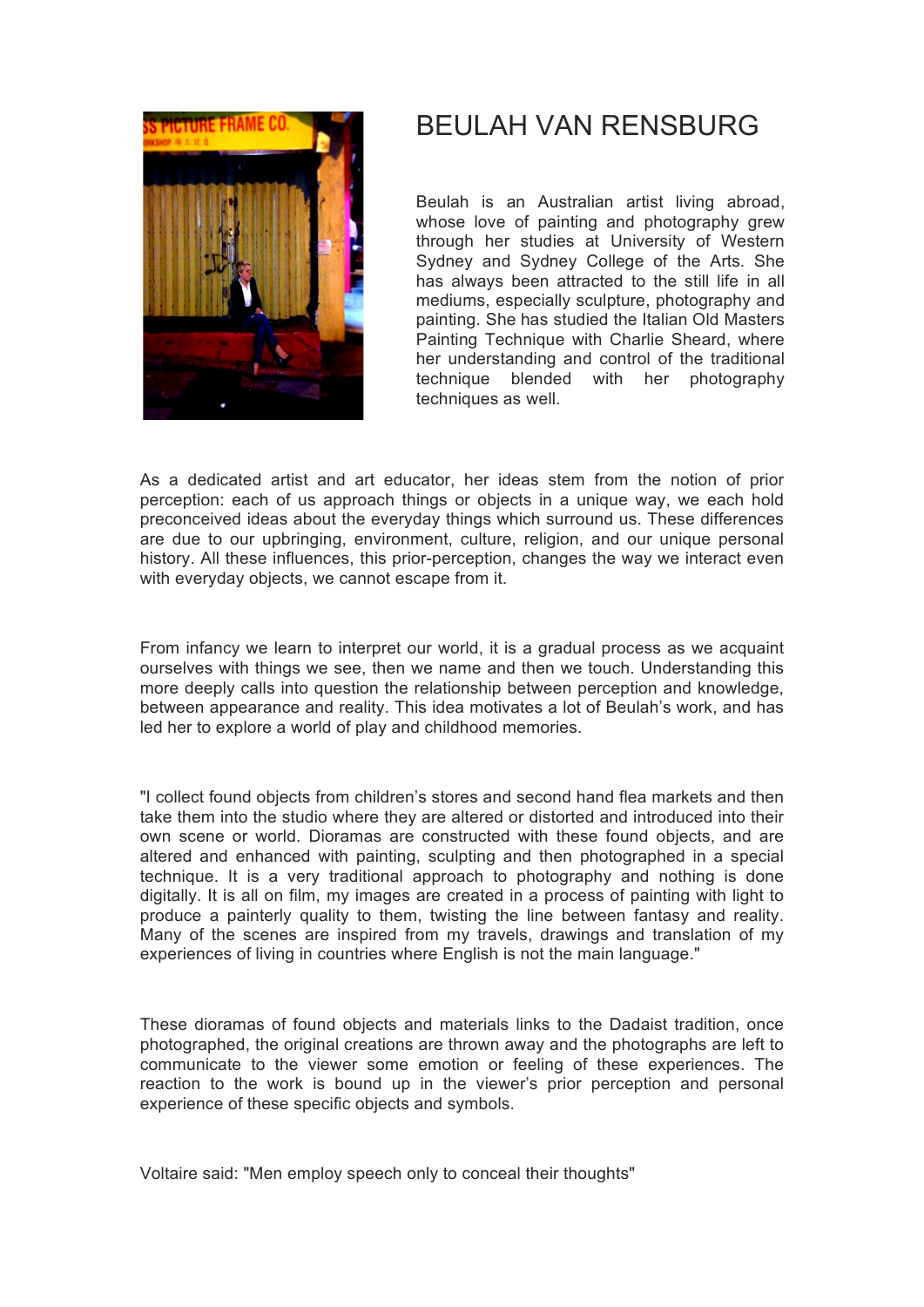Beulah's latest work moves away from photography and back into traditional painting, exploring through a highly symbolic figurative language the experience of moving from one country to another. They represent the process of global movement, excitement, confusion, the capturing, the happiness, the frustration, the frightening, the following, and the freeing all of this involves. She knows in this work she finds a voice common with so many women.

## **Beulah van Rensburg Biography**

Born Wollongong, Australia 1972 Currently living and working in Hong Kong

### **Education**

**1995** Post Graduate Diploma University of Sydney, Sydney College of the Arts **1994** Bachelor of Visual Arts University of Western Sydney Macarthur

### **Solo Exhibitions**

**2009** 'Taken - painting with light' Fringe Club, fotogalerie, Hong Kong

**2003** 'Kunstevent' Beursgbouw, Antwerp, Belgium

**1995** 'The Hungry Teapot' Mary Place Gallery, Paddington, Australia

**1994** 'Giddy Painting' Toast Gallery, Sydney, Australia

### **Group Exhibitions**

**2014** Affordable Art Fair, Hong Kong

**2008** 'Dreamday' The Visual Arts Center, Hong Kong

**2005** 'Off the Wall' Selected for Art Sydney 2005, The Horden Pavilion, Sydney Australia

**2004** 'Selected semi-finalist IYA Artlink competition' Amsterdam, Moscow, Tele Aviv

'Arrested Art' Carpenters Hall Bayswater, London England 'Selected work from 41 Australian & New Zealand Photographers' Sothebys Insitute of Art New York

Sothebys.com Associate Exhibition & Online Auction '41 Australian & New Zealand Photographers' Australian Consulate General New York Sothebys.com Associate Exhibition & Online

Auction